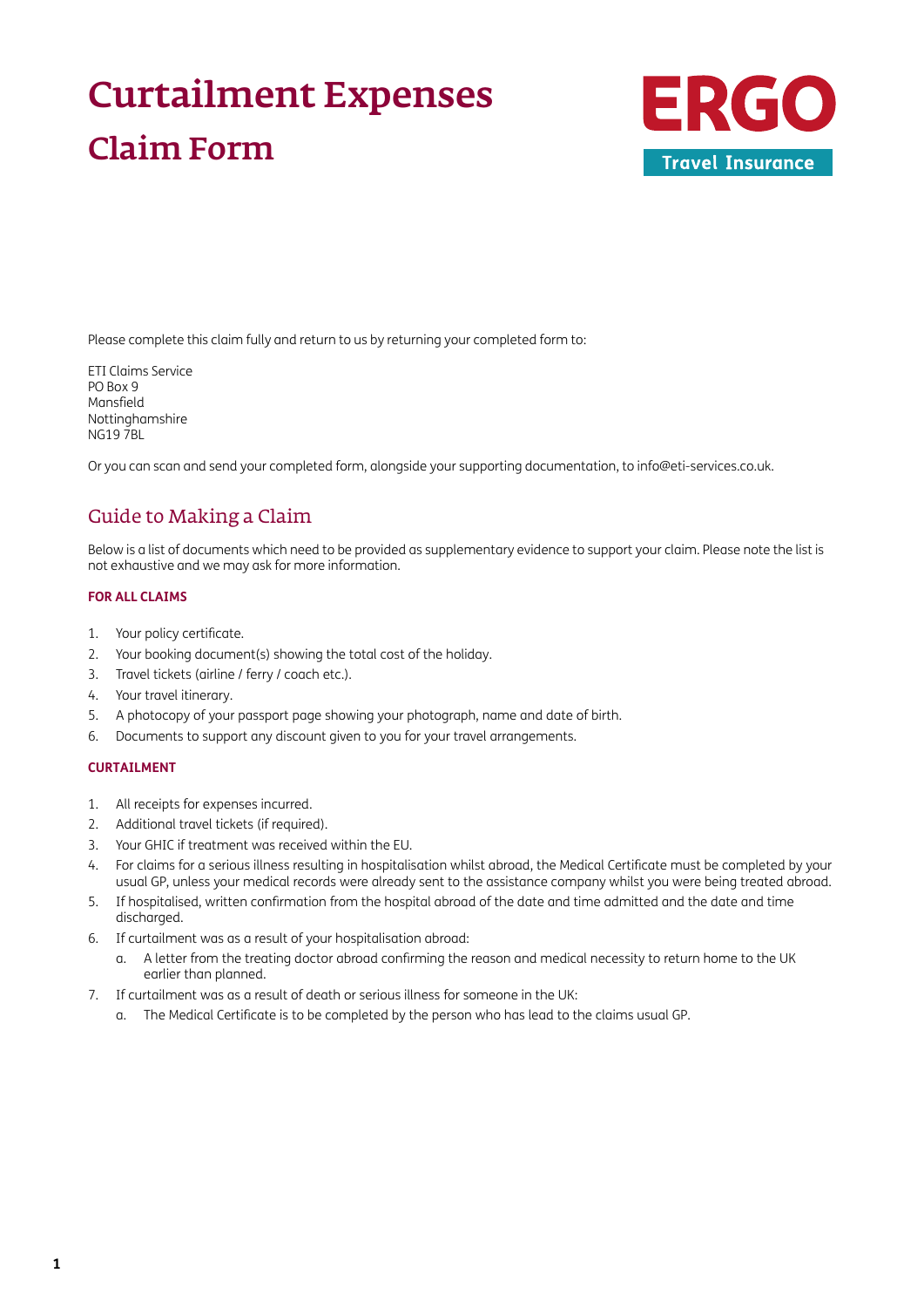# Personal details

| Personal details       |                                                                                                                                                              |                         |                             |
|------------------------|--------------------------------------------------------------------------------------------------------------------------------------------------------------|-------------------------|-----------------------------|
| Title                  | Miss<br>Ms<br>Mr<br>Mrs                                                                                                                                      | Other                   |                             |
| Family name            |                                                                                                                                                              | First name              |                             |
| Date of birth          | $D$ $M$ $M$                                                                                                                                                  |                         |                             |
| Address                |                                                                                                                                                              |                         |                             |
|                        |                                                                                                                                                              |                         |                             |
|                        |                                                                                                                                                              | Post code               |                             |
| Daytime tel no.        |                                                                                                                                                              | Evening tel no.         |                             |
| Email address          |                                                                                                                                                              | Occupation              |                             |
| Policy details         |                                                                                                                                                              |                         |                             |
| Company name           |                                                                                                                                                              |                         | If applicable               |
| Policy number          |                                                                                                                                                              | Date of issue           | $D$ $M$<br>$\mathbb N$<br>D |
| Date of booking        | M<br>M                                                                                                                                                       | Destination             |                             |
| Date of travel         | M<br>D<br>D<br>M                                                                                                                                             | Date of return          | $D$ $M$<br>M<br>D           |
| Travel agent           |                                                                                                                                                              | Tour operator           |                             |
| Claim details          |                                                                                                                                                              |                         |                             |
| Reason for curtailment |                                                                                                                                                              |                         |                             |
|                        |                                                                                                                                                              |                         |                             |
|                        |                                                                                                                                                              |                         |                             |
|                        | Names of all persons cancelling                                                                                                                              | Age                     | Relationship to claimant    |
|                        |                                                                                                                                                              |                         |                             |
|                        |                                                                                                                                                              |                         |                             |
|                        |                                                                                                                                                              |                         |                             |
|                        |                                                                                                                                                              |                         |                             |
|                        |                                                                                                                                                              |                         |                             |
|                        |                                                                                                                                                              |                         |                             |
| Actual date of return  |                                                                                                                                                              | Number of unused nights |                             |
|                        | If curtailment was due to a medical condition of your party has a medical claim been submitted? Yes<br>Was our medical emergency number contacted? Yes<br>No |                         | No                          |
| Date                   | Time                                                                                                                                                         | Claim number            |                             |
|                        |                                                                                                                                                              |                         |                             |
|                        |                                                                                                                                                              |                         |                             |
|                        |                                                                                                                                                              |                         |                             |
|                        |                                                                                                                                                              |                         |                             |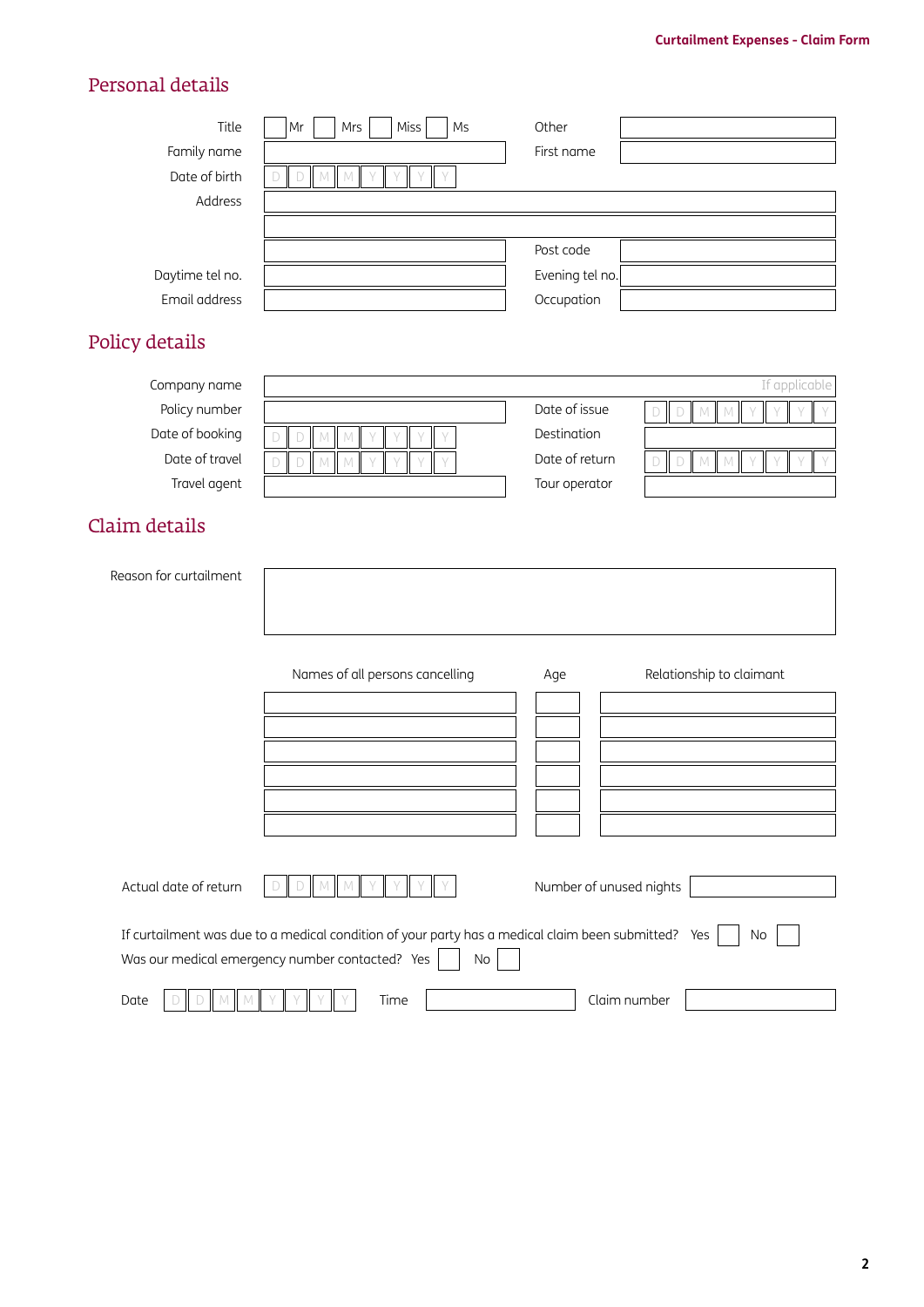### Particulars of claim

|                    |          |                | Cost     |
|--------------------|----------|----------------|----------|
| Nature of expenses | Provider | Local currency | Sterling |
|                    |          |                |          |
|                    |          |                |          |
|                    |          |                |          |
|                    |          |                |          |
|                    |          |                |          |
|                    |          |                |          |
|                    |          |                |          |
|                    |          |                |          |
|                    |          |                |          |
|                    |          |                |          |
|                    |          |                |          |
|                    |          |                |          |
|                    |          |                |          |
|                    |          |                |          |
|                    |          |                |          |
|                    |          |                |          |
|                    |          |                |          |
|                    |          |                |          |
|                    |          |                |          |
|                    |          |                |          |
|                    |          |                |          |
|                    |          |                |          |
|                    |          |                |          |
|                    |          |                |          |
|                    |          |                |          |
|                    |          |                |          |
|                    |          |                |          |
|                    |          |                |          |
|                    |          |                |          |
|                    |          |                |          |
|                    |          |                |          |
|                    |          |                |          |
|                    |          |                |          |
|                    |          |                |          |
|                    |          |                |          |
|                    |          |                |          |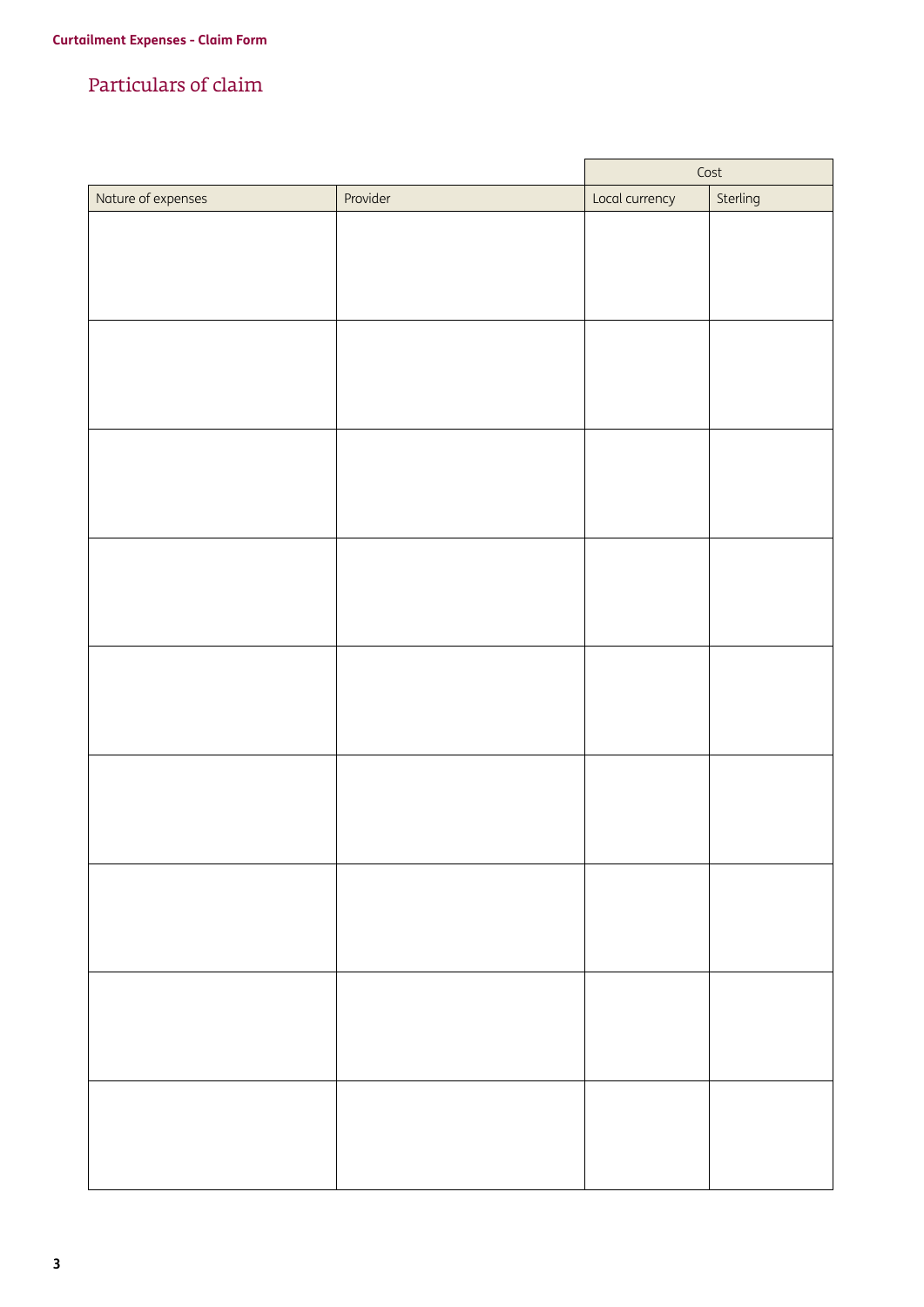### Information we need from you for possible recovery opportunities

Your Travel Policy has conditions attached whereby you must provide us with any information that assist any recovery actions. This is a standard practice in the insurance market and contributions made from other insurance cover serve to keep the costs of your premiums down. The information provided should not affect your renewal premiums or no claims discount.

Please answer the following questions and provide details as required. For questions that require a YES / NO response, please tick the appropriate boxes. Failure to do so may delay your claim.

| 1. Do you have a bank account?                                                                                                                                                                                                                                                       |                          |                 | Yes $\Box$          | No <sub>1</sub> |
|--------------------------------------------------------------------------------------------------------------------------------------------------------------------------------------------------------------------------------------------------------------------------------------|--------------------------|-----------------|---------------------|-----------------|
| A bank account you hold may offer Travel Insurance cover as part of the benefits. Under no circumstances will your bank account<br>information be used other than to obtain a contribution from the Travel Insurance provider. This will not affect your bank account<br>in any way. |                          |                 |                     |                 |
|                                                                                                                                                                                                                                                                                      | Name of bank (e.g. HSBC) | Type of account | Account holder name | Account number  |
| Bank Account                                                                                                                                                                                                                                                                         |                          |                 |                     |                 |

| 2. Was a credit card or debit card used to pay all or part of the trip cost?<br>(Certain credit or debit cards provide an element of travel cover) |             | Yes <sub>[</sub>       | No I            |             |
|----------------------------------------------------------------------------------------------------------------------------------------------------|-------------|------------------------|-----------------|-------------|
|                                                                                                                                                    | Card issuer | Type of card e.g. Visa | Cardholder name | Card number |
| Bank Account                                                                                                                                       |             |                        |                 |             |

| 3. Do you have a Household Contents insurance policy?<br>(Some household contents policies provide an element of travel cover) |                 | $Yes \mid$        | No <sub>1</sub> |
|--------------------------------------------------------------------------------------------------------------------------------|-----------------|-------------------|-----------------|
|                                                                                                                                | Name of Insurer | Policyholder name | Policy number   |
| Bank Account                                                                                                                   |                 |                   |                 |

| 4. Do you hold any Private Medical Insurance? |                 | Yes,              | No I          |
|-----------------------------------------------|-----------------|-------------------|---------------|
|                                               | Name of Insurer | Policyholder name | Policy number |
| Bank Account                                  |                 |                   |               |

| 5. Do you consider anyone to blame for the incident?<br>Yes $\sqrt{}$<br>No |  |  |
|-----------------------------------------------------------------------------|--|--|
| If yes, please provide details.                                             |  |  |
|                                                                             |  |  |
|                                                                             |  |  |
|                                                                             |  |  |
|                                                                             |  |  |

It is a condition of the policy and your responsibility to provide sufficient documentation to support your loss. Failure to provide the required documentation, including the details of any other insurances, will delay and may invalidate the claim.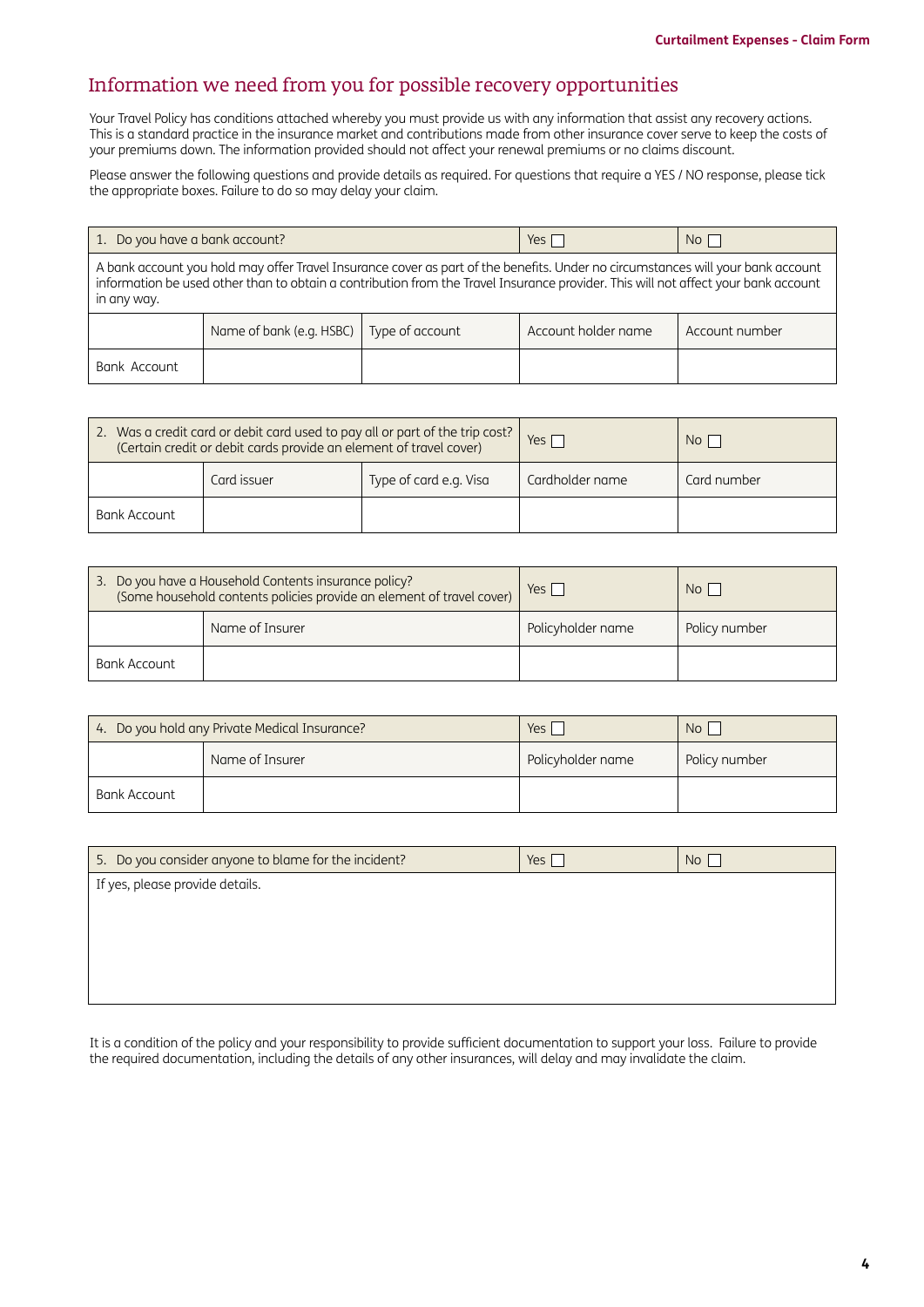### Access to Medical Reports 1988

It may be necessary to apply for a medical report from a Doctor who has cared for you, and we ask that you give your consent by signing the claim form declaration. Before doing so, however, you should read this note carefully, as it sets out your rights under the Access to Medical Reports Act 1988, and the procedures for dealing with the reports. You do not have to give your consent, but if you do, you can say whether you wish to see the report (or have a copy of it) before it is sent to us. If you say you wish to see the report, we must tell you at the same time as we write to the Doctor and we must tell him / her you wish to see the report. You have 21 days to contact the Doctor about arrangements for you to see the report.

Whether or not you say you wish to see the report before it is sent to us, the Doctor must let you see a copy for up to six months after it is supplied (if you ask). If you ask the Doctor for a copy of the report, he can charge you a reasonable fee to cover his / her costs.

Once you have seen a report, before it is sent to us, the Doctor cannot submit it until he has your written consent. You can write to the Doctor asking him to amend any part of the report which you consider to be incorrect or misleading, and have attached to the report a statement of your view on any part which he will not amend.

The Doctor is not obliged to let you see any part of a report if, in his opinion, that would be likely to cause serious harm to your physical or mental health or that of others, or would indicate the Doctors intentions towards you or if disclosure would likely to reveal information about you or the identity of another person who has supplied information about you, unless that person has consented to the information relates to, or has been supplied by a health professional involvement in caring for you. In such cases, the Doctor must notify you in writing and you will be limited to seeing any remaining part of the report. If it is the whole of the report that is affected, he / she must not send it to us unless you give your written consent.

### Preliminary Medical Certificate

To be completed by the usual medical practitioner of the ill / injured person. Please continue on a separate sheet of paper if necessary.

This information will be treated as PRIVATE AND CONFIDENTIAL. PLEASE COMPLETE IN BLOCK CAPITALS.

| 1.            |                                                   | Patient name                                                                                                                                                                                                                                                            |        |                                                 |
|---------------|---------------------------------------------------|-------------------------------------------------------------------------------------------------------------------------------------------------------------------------------------------------------------------------------------------------------------------------|--------|-------------------------------------------------|
| 2.            | Patient age                                       |                                                                                                                                                                                                                                                                         |        |                                                 |
| 3.            | Are you the patient's usual Medical Practitioner? |                                                                                                                                                                                                                                                                         |        |                                                 |
| 4.            |                                                   | If so, for how long?                                                                                                                                                                                                                                                    |        |                                                 |
| 5.            |                                                   |                                                                                                                                                                                                                                                                         |        |                                                 |
|               | α.                                                | State the date you first attended the patient for the<br>present illness / injury.                                                                                                                                                                                      |        |                                                 |
|               | b.                                                | If for pregnancy reasons, give date confirmed &<br>expected date of delivery.                                                                                                                                                                                           |        |                                                 |
| 6.            |                                                   | Please give a brief account, with dates of onset, course and<br>progress of present illness /injury.                                                                                                                                                                    |        |                                                 |
| 7.            |                                                   | Has the Patient received a terminal prognosis?                                                                                                                                                                                                                          |        |                                                 |
| 8.            | a.<br>b.                                          | Please provide dates and details of any in-patient<br>treatment.<br>Date placed on waiting list                                                                                                                                                                         |        |                                                 |
| 9.            |                                                   | Has the patient suffered from the same or similar condition<br>in the past? If the answer to this is YES, is the present illness,<br>in your opinion, resulted in any way from the past condition?                                                                      |        |                                                 |
|               | condition?                                        | 10. Has the patient been totally disabled from attending to any<br>aspect of his /her business of occupation as a result of this                                                                                                                                        |        |                                                 |
|               |                                                   | 11. When did total disability cease? If continuing, when do you<br>anticipate return to work?                                                                                                                                                                           |        |                                                 |
|               | been withheld                                     | <b>DOCTORS DECLARATION:</b> I declare that I have examined the<br>patient named above and / or have referred to their medical<br>records and confirm that the information given above is a true and<br>accurate statement, and further that no material information has |        | This section to be validated by surgery's stamp |
| Print<br>name |                                                   |                                                                                                                                                                                                                                                                         | Signed | Date                                            |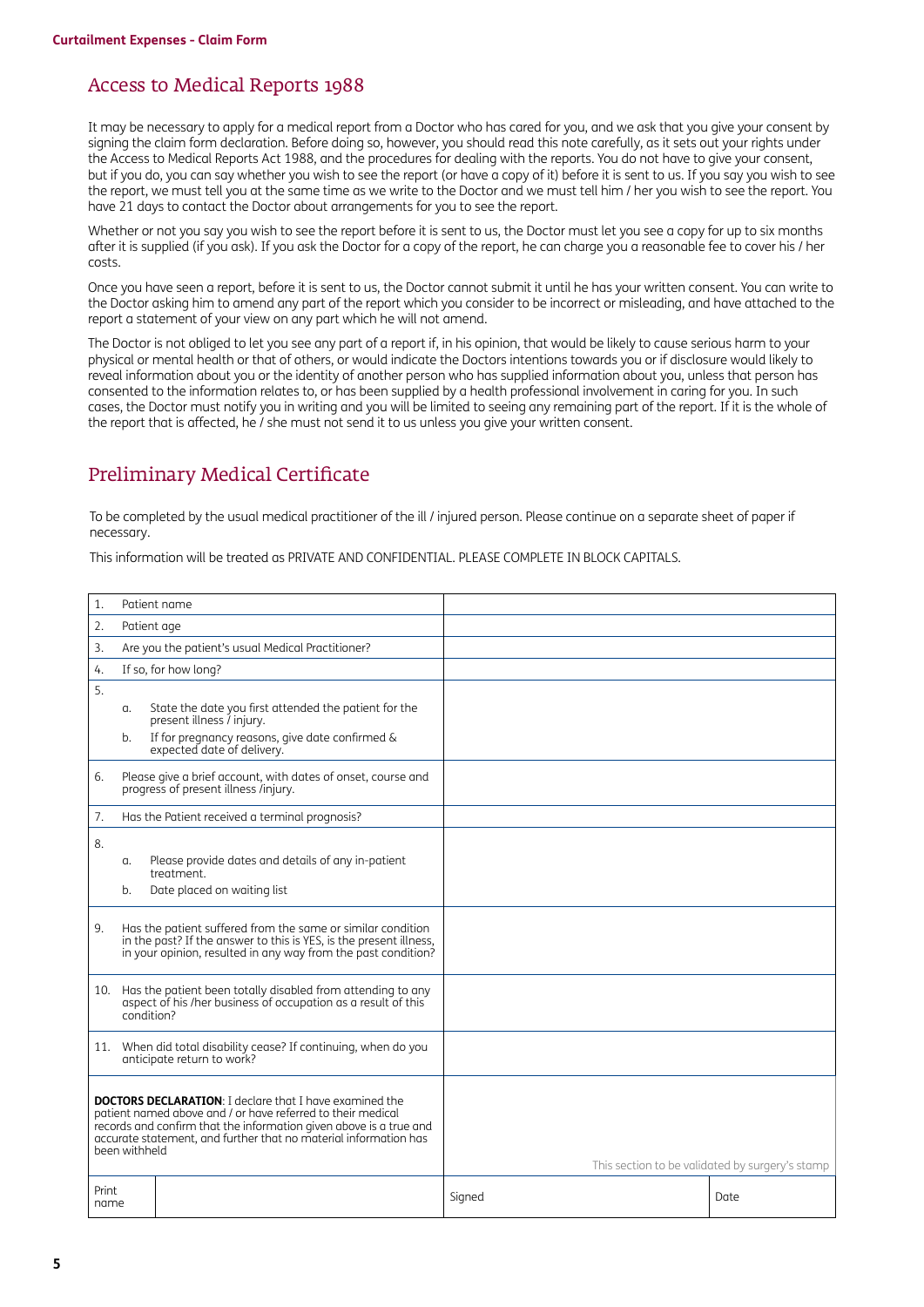### Claimants declaration and signature

- 1. I declare that all details and particulars given in respect of the claim(s) made herein constitute a true and accurate statement.
- 2. To the best of my knowledge and belief I have not omitted any material information which would affect the insurers assessment of this claim.
- 3. I confirm that where a claim or claims are made in respect of others, I have their full authority to act on their behalf. I also confirm that they have been advised that ERGO Travel Insurance Services Ltd (ETI) will not accept any liability if any payments are not distributed proportionately to the persons concerned.
- 4. I hereby give my permission for any medical practitioner or authority mentioned herein to release further information regarding my medical records to ETI. I am aware that all such information will be disclosed in accordance with the terms and provisions of the Access to Medical Records Act (AMRA) or other similar legislation.
- 5. I am aware that an insurance claim made in the knowledge that any element thereof is fraudulent is a criminal offence and that this will invalidate the policy and will render me liable to prosecution.
- 6. I consent to ETI:
	- a. recording, storing and using my personal data in an electronic record of this claim; and
	- b. sharing the record of this claim, including my personal data, with other insurers and interested parties as part of insurance industry anti-fraud initiatives; in accordance with the General Data Protection Regulation.

#### **I have read and understand the declaration above and included the necessary documents to substantiate my claim.**

| Claimant(s) full name(s) |                                                                                                                     |  |
|--------------------------|---------------------------------------------------------------------------------------------------------------------|--|
| Clients signature        | Date<br>D                                                                                                           |  |
|                          |                                                                                                                     |  |
|                          |                                                                                                                     |  |
|                          |                                                                                                                     |  |
|                          | Full name of an authorised representative of the corporate policy holder (corporate and / or education group cover) |  |
|                          |                                                                                                                     |  |
| Signature of authorised  | Date                                                                                                                |  |
| representative           |                                                                                                                     |  |
|                          |                                                                                                                     |  |
|                          |                                                                                                                     |  |
| I / We authorise         | to act on my behalf in this matter.                                                                                 |  |
| Client's signature       | Date                                                                                                                |  |
|                          |                                                                                                                     |  |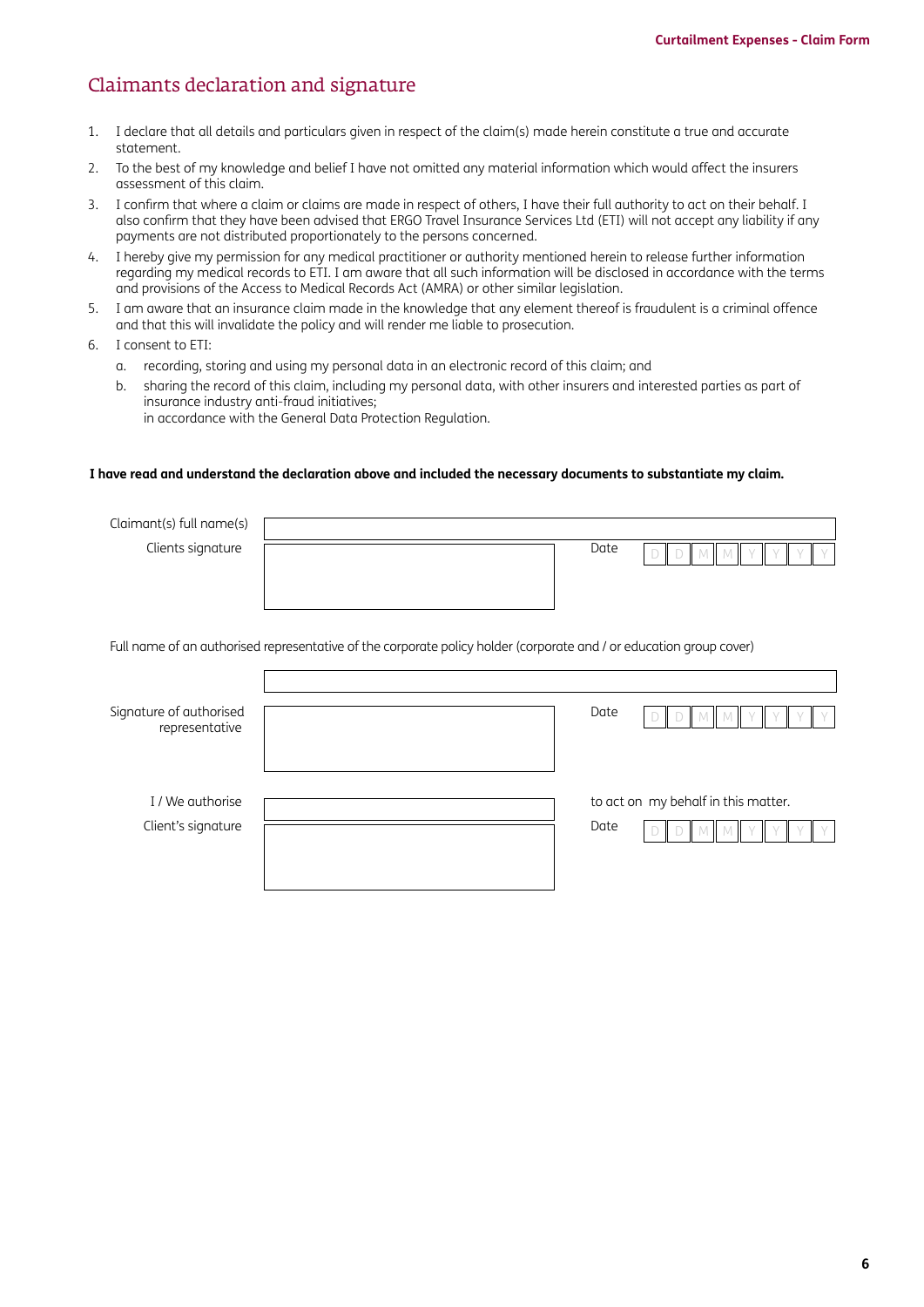### Confidentiality and data protection

#### **Consent**

We will only use Your personal data when the law allows Us to. Most commonly We will use Your personal data under the following two circumstances:

- 1. When You gave explicit Consent for Your personal data, and that of others insured under Your Policy, to be collected and processed by Us in accordance with this Data Protection Notice.
- 2. Where We need to perform the contract which We are about to enter into, or have entered into with You.

#### **How We use Your Personal Data**

We use Your personal data for the purposes of providing You with insurance, handling claims and providing other services under Your Policy and any other related purposes (this may include underwriting decisions made via automated means). We also use Your personal data to offer renewal of Your Policy, for research or statistical purposes and to provide You with information, products or services that You request from Us or which We feel may interest You. We will also use Your personal data to safeguard against fraud and money laundering and to meet Our general legal or regulatory obligations.

We collect and process Your personal data in line with the General Data Protection Regulation and all other applicable Data Protection legislation. The Data Controller is ETI. For the purposes of handling claims the Data Processor is ETI.

#### **Special Categories of Personal Data**

Some of the personal data You provide to Us may be more sensitive in nature and is treated as a Special Category of personal data. This could be information relating to health or criminal convictions, and may be required by Us for the specific purposes of underwriting or as part of the claims handling process. The provision of such data is conditional for Us to be able to provide insurance or manage a claim. Such data will only be used for the specific purposes as set out in this notice.

#### **Sharing Your Personal Data**

We will keep any information You have provided to Us confidential. However, You agree that We may share this information with Great Lakes Insurance SE and other companies within the ERGO Group and with third parties who perform services on Our behalf in administering Your Policy, handling claims and in providing other services under Your Policy. Please see Our Privacy Policy [\(www.ergotravelinsurance.co.uk/ergo-privacy-statement](http://www.ergotravelinsurance.co.uk/ergo-privacy-statement)) for more details about how We will use Your information.

We will also share Your information if We are required to do so by law, if We are authorised to do so by You, where We need to share this information to prevent fraud.

We may transfer Your personal data outside of the European Economic Area ("EEA"). Where We transfer Your personal data outside of the EEA, We will ensure that it is treated securely and in accordance with all applicable Data Protection legislation.

#### **Your Rights**

You have the right to ask Us not to process Your personal data for marketing purposes, to see a copy of the personal information We hold about You, to have Your personal data deleted (subject to certain exemptions), to have any inaccurate or misleading data corrected or deleted, to ask Us to provide a copy of Your personal data to any controller and to lodge a complaint with the local data protection authority.

The above rights apply whether We hold Your personal data on paper or in electronic form.

Your personal data will not be kept for longer than is necessary. In most cases this will be for a period of seven years following the expiry of the insurance contract, or Our business relationship with You, unless We are required to retain the data for a longer period due to business, legal or regulatory requirements.

#### **Further Information**

Any queries relating to how We process Your personal data or requests relating to Your Personal Data Rights should be directed to:

Data Protection Officer, ETI, Afon House, Worthing Road, Horsham, RH12 1TL, United Kingdom

Email: [dataprotectionofficer@ergo-travel.co.uk](mailto:dataprotectionofficer%40ergo-travel.co.uk?subject=) Phone: +44 (0) 1403 788 510